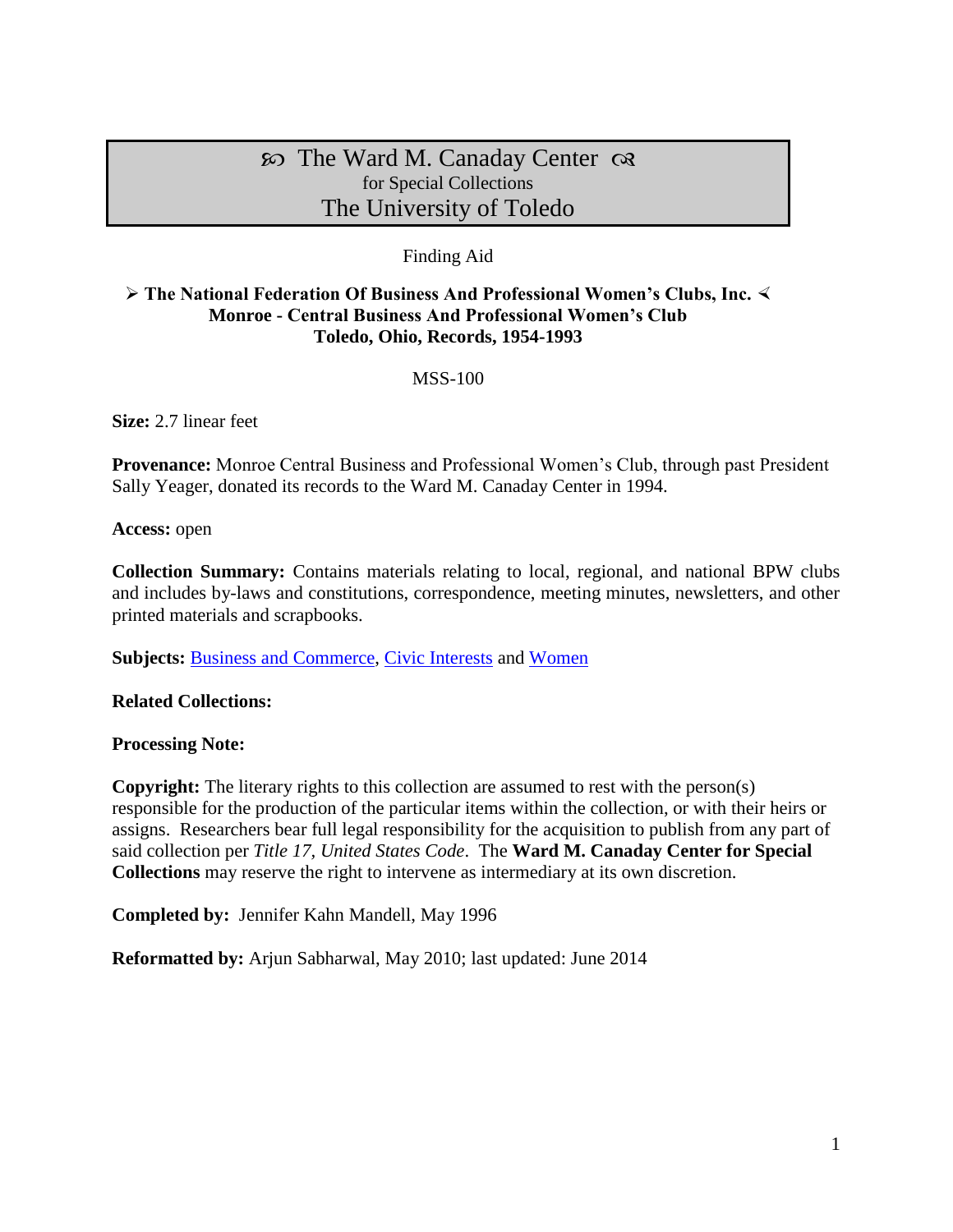## **Introduction**

The Monroe Central Business and Professional Women's Club was founded February 10, 1954. The group was one of many such organizations throughout the United States and internationally, providing fellowship and support to working women.

While many local, regional, state, national and international clubs continue to be active today, the Monroe Central BPW Club was absorbed by the Sylvania BPW Club in 1993.

The national group (BPW USA) formed in 1919, and the Ohio State BPW group was formed in 1920. The foremost purpose of BPW is to further the cause of working women.

There are no restrictions on the use of, or access to, this collection.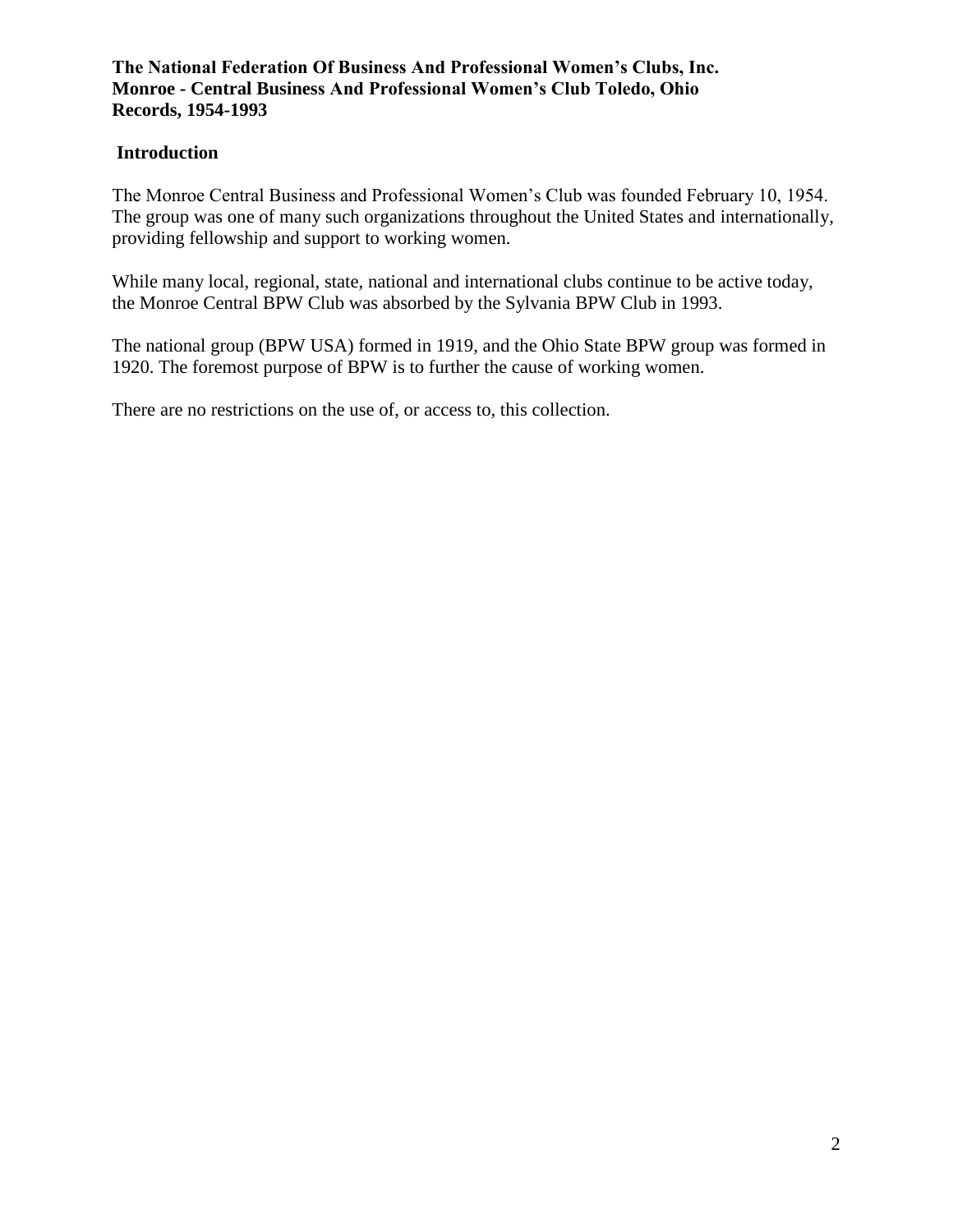## **Organizational History**

| 1954 | Monroe Central Business and Professional Women's Club founded.                                                                                                                                                                                                                                                                                                                                               |
|------|--------------------------------------------------------------------------------------------------------------------------------------------------------------------------------------------------------------------------------------------------------------------------------------------------------------------------------------------------------------------------------------------------------------|
| 1955 | A scholarship fund of \$100 was approved. A Whitney Vocational High School<br>Student received the scholarship the first year.                                                                                                                                                                                                                                                                               |
| 1957 | The club sponsored its first student nurse, assisting with her tuition.                                                                                                                                                                                                                                                                                                                                      |
| 1981 | The club had an internal crisis over the issue of racial discrimination. A<br>Monroe Central member presented two co-workers from Ohio Bell for<br>Consideration; both were black. Some MCBPW members objected, setting off<br>a conflict within the group that resulted in the resignation of one of the officers<br>and a decline in new members which haunted the group until its dissolution in<br>1993. |
| 1993 | Monroe Central Business and Professional Women's Club was dissolved; the                                                                                                                                                                                                                                                                                                                                     |

remaining MCBPW members joined the Sylvania Business and Professional

Women's Club.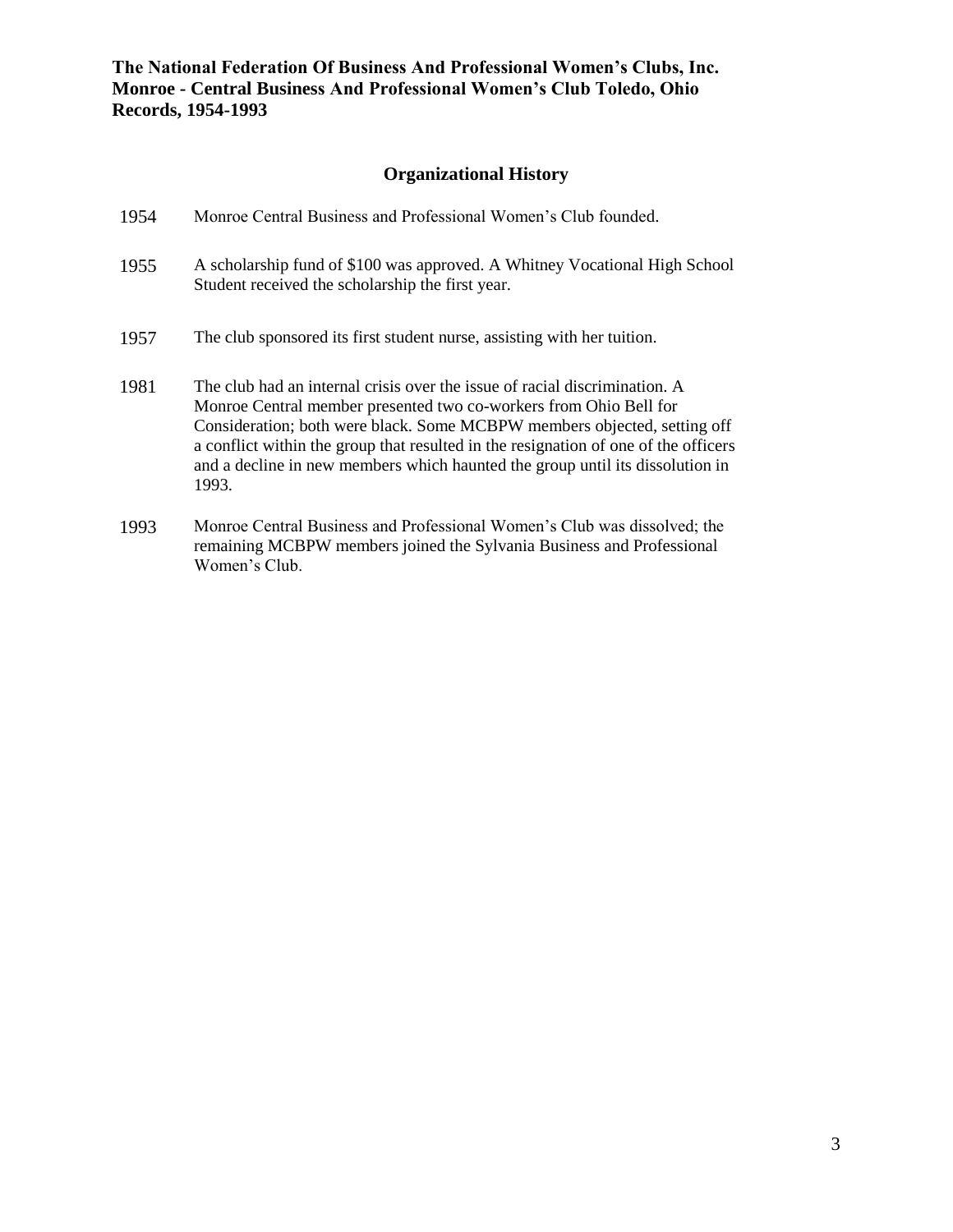#### **Scope and Content**

The collection is arranged in seven series.

**Series one** contains the records of the Monroe Central BPW Club, including information on the organization's history, meetings, activities, and newsletters.

**Series two** consists of Ohio Region 2 BPW meetings and publications.

**Series three** contains a sampling of materials from other BPW clubs in Ohio Region 2.

**Series four** consists of Ohio State BPW correspondence, publications, and events.

**Series five** contains national (BPW USA) publications and materials.

**Series six** is Individual Development Program (IDP) information and materials. IDP is one of the basic member benefits through BPW, providing skills training in areas that are of importance to career success.

**Series seven** contains the contents of the scrapbooks that Monroe Central BPW maintained.

Note: Records are incomplete. Regular and Board meeting notes for 1981-1985 were not in the collection as received.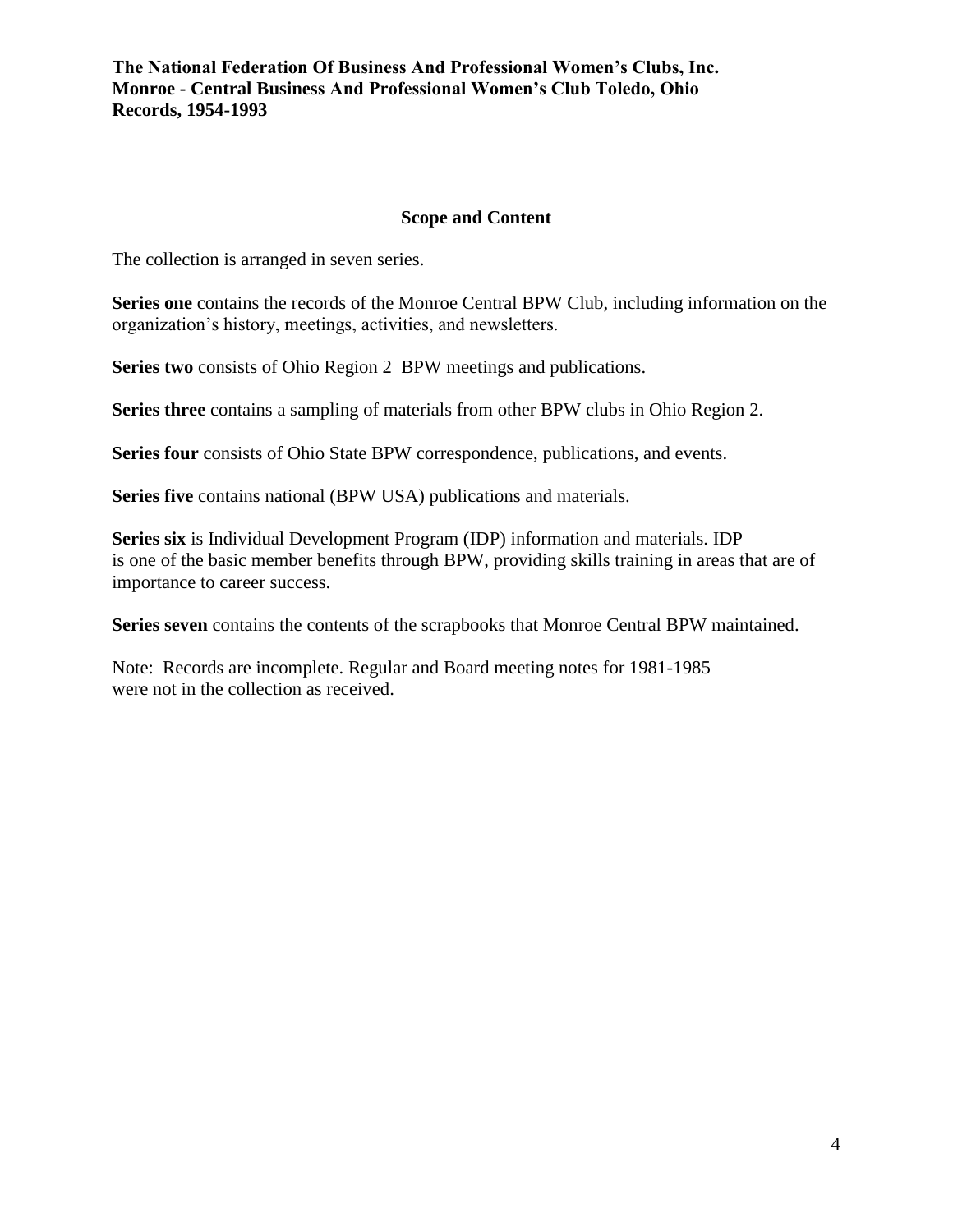## **Folder List**

| <u>Box</u> | <b>Folder</b>  | Description                                               |
|------------|----------------|-----------------------------------------------------------|
|            |                | Monroe-Central Business and Professional Women's Club     |
| 1          | 1              | Charter information, annual reports, rosters              |
|            | $\overline{2}$ | By-laws and revisions                                     |
|            | 3              | <b>Regular Meeting Minutes</b>                            |
|            |                | Sept. 1979-Oct. 1980                                      |
|            |                | Oct 1985 - April 1993                                     |
|            | 4              | <b>Board Meeting Minutes</b>                              |
|            |                | Sept. 1979 - May 1981                                     |
|            |                | Sept. 1985 - April 1993                                   |
|            | 5              | Correspondence                                            |
|            |                | Sept. 1979 - June 1981                                    |
|            |                | Jan. 1988 - March 1993                                    |
|            | 6              | <b>Financial Records</b>                                  |
|            | 7              | News & Views newsletter                                   |
|            |                | Sept. 1979 - Nov 1980                                     |
|            |                | Jan 1981 - April 1993                                     |
|            | 8              | <b>Special Events Programs</b>                            |
|            |                | Cassette recording of speech by Sandy Isenberg on 2/20/90 |
|            | 9              | Woman of the Year                                         |
|            |                | <b>MCBPW</b> candidates                                   |
|            | 10             | BPW sponsored scholarships- local recipients              |
|            | 11             | Monroe Central BPW awards                                 |
|            |                | Region 2 BPW                                              |
|            | 12             | Region 2 Correspondence                                   |
|            | 13             | "Issues & Updates" BPW OH Region 2 Newsletter             |
|            | 14             | <b>Region 2 Rosters</b>                                   |
|            | 15             | Region 2 Correspondence                                   |
|            | 16             | Anthony Wayne BPW Club                                    |
|            | 17             | <b>Bellevue BPW Club</b>                                  |
|            | 18             | Bowling Green BPW Club                                    |
|            | 19             | Clyde BPW Club                                            |
|            | 20             | Fallen Timbers BPW Club                                   |
|            | 21             | Findlay BPW Club                                          |

22 Fostoria BPW Club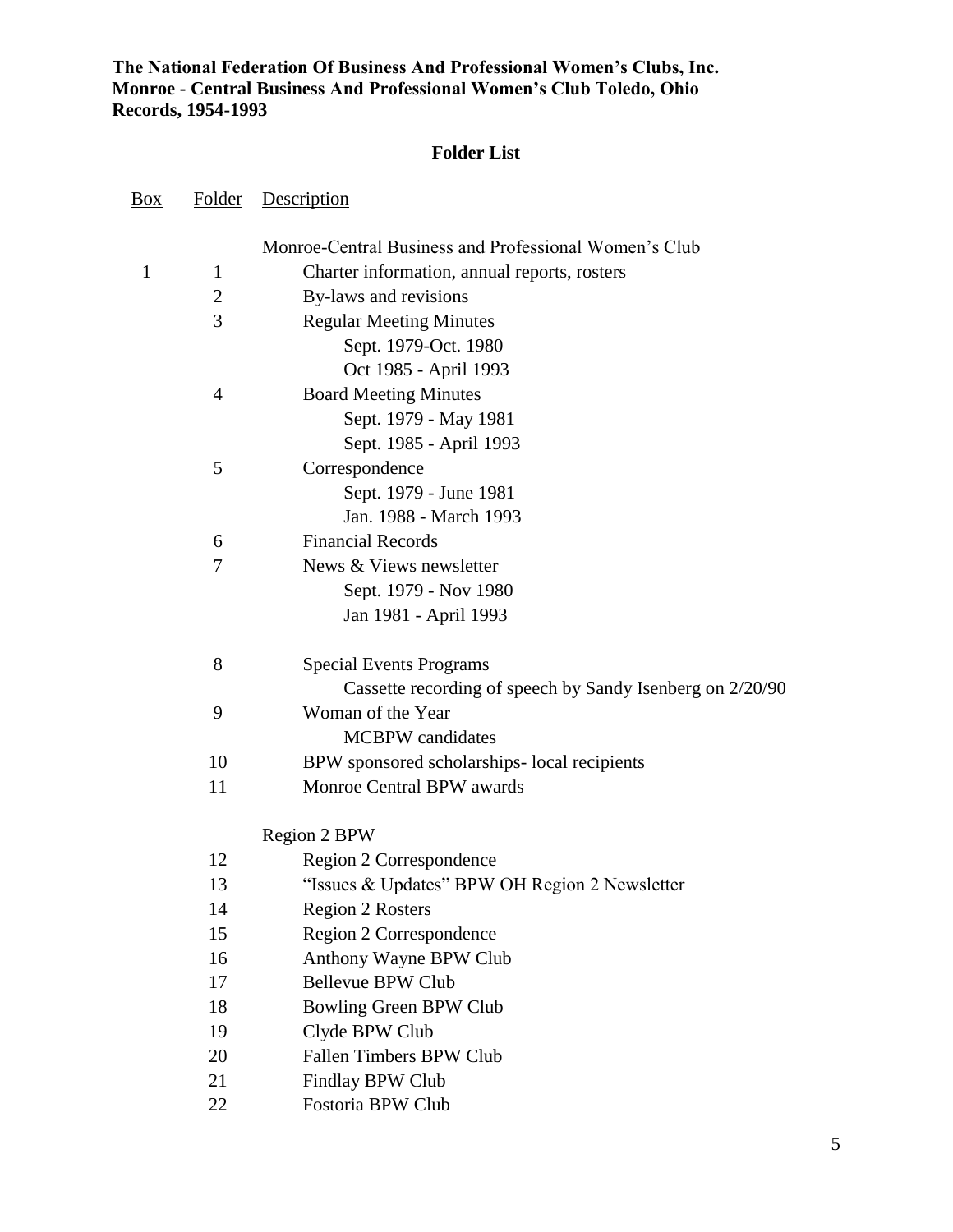- Ft Meigs BPW Club
- Genoa BPW Club
- Key to the Sea BPW
- Maumee BPW Club
- Oregon BPW Club
- Sylvania BPW Club
- Tallmadge BPW Club
- Tiffin BPW Club
- Toledo BPW Club
- Trilby BPW Club
- Westhaven BPW Club

## OHIO BPW

| 34 | Ohio BPW History, Rosters         |
|----|-----------------------------------|
| 35 | Ohio BPW Correspondence           |
| 36 | <b>Ohio BPW Special Events</b>    |
| 37 | <b>Ohio BPW Publications</b>      |
| 38 | "From Inside BPW/Ohio" newsletter |
|    | 1987-1988                         |
| 39 | "Ohio Business Woman" newspaper   |
|    | 1987 - 1993                       |
| 40 | "Forecasts" Ohio BPW Newsletter   |
|    | 1979 - 1980                       |
| 41 | "Action Lines" newsletter         |
| 42 | Indiana BPW                       |

## BPW

#### USA

| 43 | <b>History</b>                                  |
|----|-------------------------------------------------|
| 44 | Recruitment                                     |
| 45 | <b>BPW</b> Foundation                           |
| 46 | Legislative efforts                             |
| 47 | Outreach and service projects                   |
| 48 | <b>Young Careerist Program</b>                  |
| 49 | <b>USA</b> Publications                         |
| 50 | "National Business Woman", professional journal |
| 51 | <b>BPW</b> International                        |
|    |                                                 |

2\* 1 BPW Books